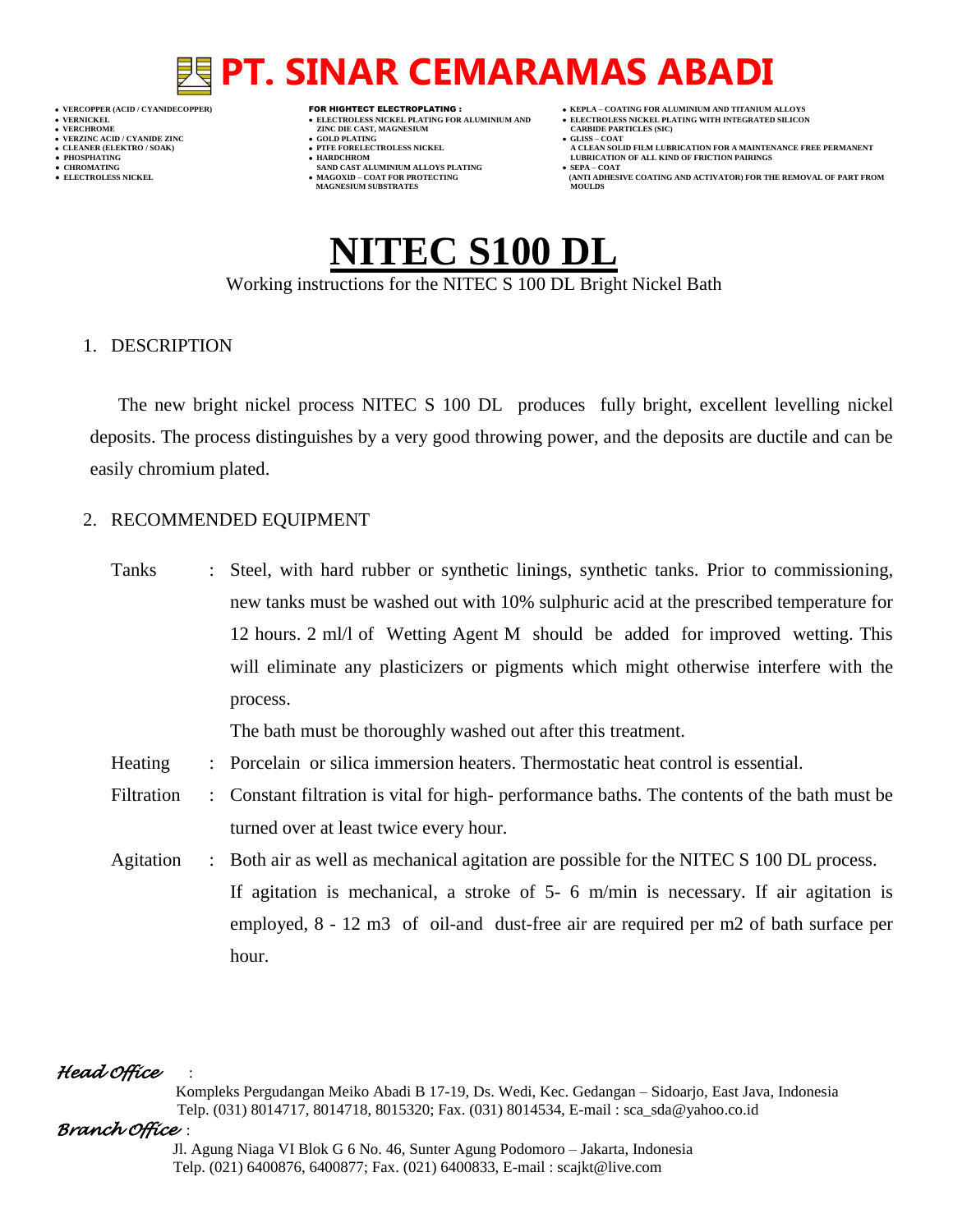- 
- 
- 

- **VERNICKEL ELECTROLESS NICKEL PLATING FOR ALUMINIUM AND ELECTROLESS NICKEL PLATING WITH INTEGRATED SILICON VERFORM ZINC DIE CAST, MAGNESIUM CARBIDE PARTICLES (SIC)**<br> **CARBIDE PARTING**
- **VERZINC ACID / CYANIDE ZINC GOLD PLATING GLISS – COAT**
	-
- **● CHROMATING SAND CAST ALUMINIUM ALLOYS PLATING SEPA – COAT MAGNESIUM SUBSTRATES**
- **VERCOPPER (ACID / CYANIDECOPPER)** FOR HIGHTECT ELECTROPLATING :  **KEPLA – COATING FOR ALUMINIUM AND TITANIUM ALLOYS**
	-
- **CLEANER (ELEKTRO / SOAK) PTFE FORELECTROLESS NICKEL A CLEAN SOLID FILM LUBRICATION FOR A MAINTENANCE FREE PERMANENT ● PHOSPHATING HARDCHROM LUBRICATION OF ALL KIND OF FRICTION PAIRINGS** 
	- **ELECTROLESS AND ACTIVATOR) FOR THE REMOVAL OF PART FROM (ANTI ADHESIVE COATING AND ACTIVATOR) FOR THE REMOVAL OF PART FROM**
	- Anodes : All types of nickel anodes can be used, providing they satisfy the prescribed purity standard ( 99.9% ). We recommend the use of anode bags made of polypropylene New anode sacks must be treated in a 10% hydrochloric acid solution first, before being used. The bags are ready for use after a thorough rinsing.

#### 3. BATH MAKE-UP FOR 100 LITRES

| Nickel Sulphate (NiSO4 x 6 H2O) | $240 - 320$ | g/l  |
|---------------------------------|-------------|------|
| Nickel Chloride (NiCl2 x 6 H2O) | $50 - 65$   | g/l  |
| Boric Acid (H3BO3)              | $40 - 45$   | g/l  |
| NITEC CARRIER HR                | $10 - 15$   | m!/l |
| NITEC CARRIER A 20              | $3 - 6$     | m!/l |
| NITEC S 100 DL                  | $0.5 - 1$   | ml/l |
| Wetting Agent L                 | $1 - 3$     | m1/1 |
|                                 |             |      |

(Or Wetting Agent M 1 - 2 ml/l for mechanical agitated baths)

### 4. NITEC S 100 DL NICKEL-BATH

New tanks lined with hard rubber or plastic must first be cleaned with hydrochloric acid (10% vol.) before bath make-up. Useful is the addition of 1 ml/l Wetting Agent M, to dissolve eventual lining impurities. Afterwards rinse thoroughly with cold water.

Use deionised water to fill  $\frac{3}{4}$  of bath volume into separate tank. Dissolve the necessary salts by a temperature of at least 60 0C, then fill up to end volume. Add 0.5 ml/l hydrogen peroxide to prevent impurities. After vigorous stirring add 5 g/l active carbon. The electrolyte should now be stirred for at least 30 minutes. After settling (preferably over night) the clear electrolyte will be filtered into the working tank.

### *Head Office* :

 Kompleks Pergudangan Meiko Abadi B 17-19, Ds. Wedi, Kec. Gedangan – Sidoarjo, East Java, Indonesia Telp. (031) 8014717, 8014718, 8015320; Fax. (031) 8014534, E-mail : sca\_sda@yahoo.co.id

### *Branch Office* :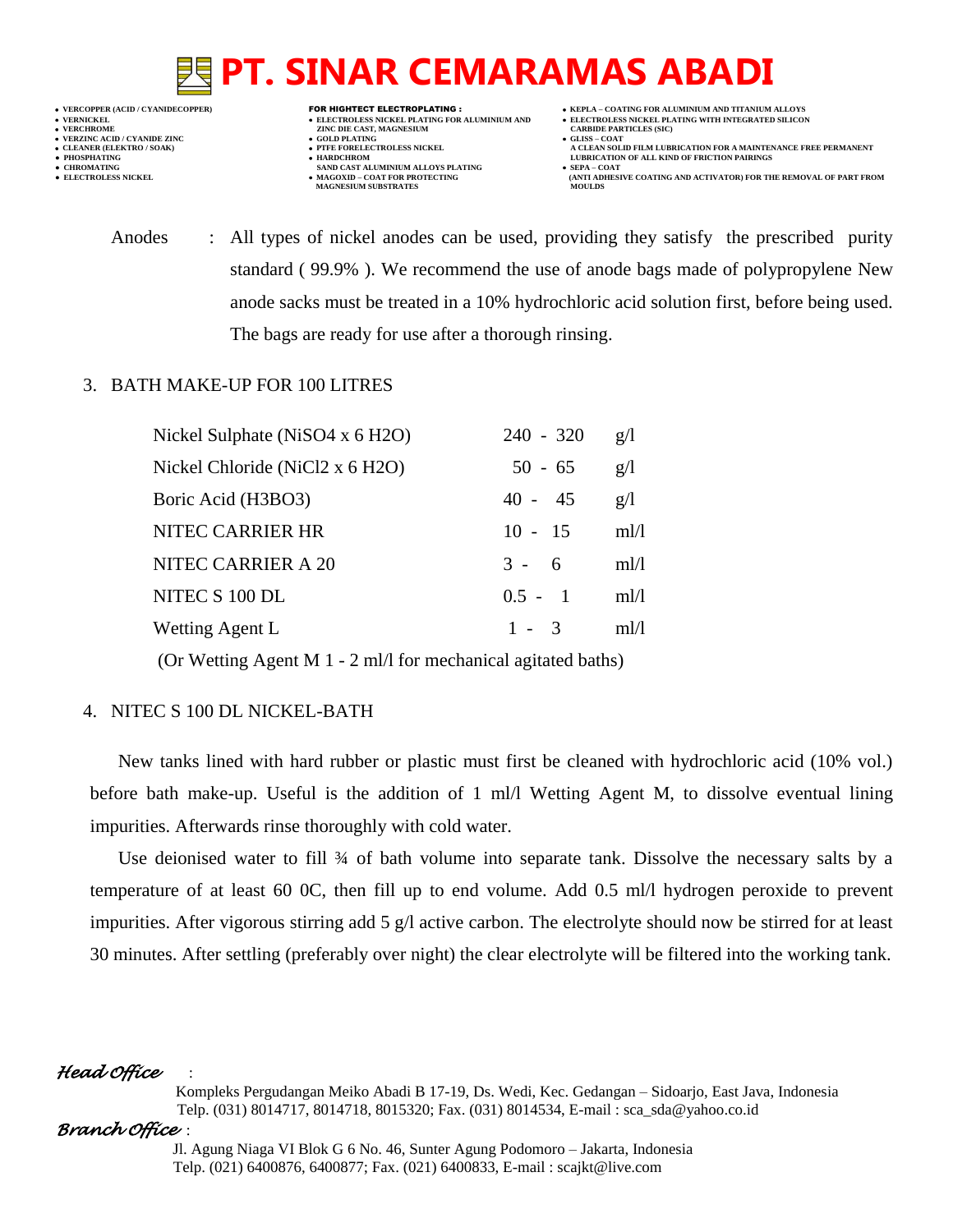

- **VERT ASSESSED ASSESSED ASSESSED ASSESSED ASSESSED ASSESSED ASSESSED ASSESSED ASSESSED ASSESSED ASSESSED ASSESSED ASSESSED ASSESSED ASSESSED ASSESSED ASSESSED ASSESSED ASSESSED ASSESSED ASSESSED ASSESSED ASSESSED ASSESSED**
- 
- 
- **•** CHROMATING **CHROMATING • CHROMATING • CHROMATING • CHROMATING • CHROMATING • MAGOXID COAT** FOR PROTECTING **MAGNESIUM SUBSTRATES**
- **VERCOPPER (ACID / CYANIDECOPPER)** FOR HIGHTECT ELECTROPLATING :  **KEPLA – COATING FOR ALUMINIUM AND TITANIUM ALLOYS**
	-
- **CLEANER (ELEKTRO / SOAK) PTFE FORELECTROLESS NICKEL A CLEAN SOLID FILM LUBRICATION FOR A MAINTENANCE FREE PERMANENT ● PHOSPHATING HARDCHROM LUBRICATION OF ALL KIND OF FRICTION PAIRINGS** 
	- **ELECTROLESS AND ACTIVATOR) FOR THE REMOVAL OF PART FROM (ANTI ADHESIVE COATING AND ACTIVATOR) FOR THE REMOVAL OF PART FROM**

pH will be established by sulphuric acid, chem. pure 10% vol. at the required pH value (4.2 – 4.5). Last of all the necessary additions of NITEC CARRIER HR and NITEC CARRIER A 20, WETTING AGENT L or M and NITEC S 100 DL will be made.

#### 5. WORKING CONDITIONS

| Temperature      |                      | $50 - 600C$    |
|------------------|----------------------|----------------|
| pH value         | $\ddot{\phantom{0}}$ | $4.0 - 4.5$    |
| Current density: |                      | $1 - 8$ A/dm 2 |
| Voltage          | $\ddot{\cdot}$       | $3 - 10V$      |

pH value must be controlled regularly .A too deep value can only be established with nickel carbonate. Do not use caustic soda or ammonia.

#### 6. CONSUMPTION OF BRIGHTENER.

The consumption for 10000 Ah is:

| NITEC CARRIER A 20 | $\therefore$ 0.3 – 0.8 litres |
|--------------------|-------------------------------|
| NITEC S 100 DL     | $1.0 - 2.0$ litres            |

In all kinds of dosing it is recommended that you install dosing devices. In this way the brightener will be added regularly and in small quantities. Also the consumption of brightener can be lowered by using the devices.

### *Head Office* :

 Kompleks Pergudangan Meiko Abadi B 17-19, Ds. Wedi, Kec. Gedangan – Sidoarjo, East Java, Indonesia Telp. (031) 8014717, 8014718, 8015320; Fax. (031) 8014534, E-mail : sca\_sda@yahoo.co.id

#### *Branch Office* :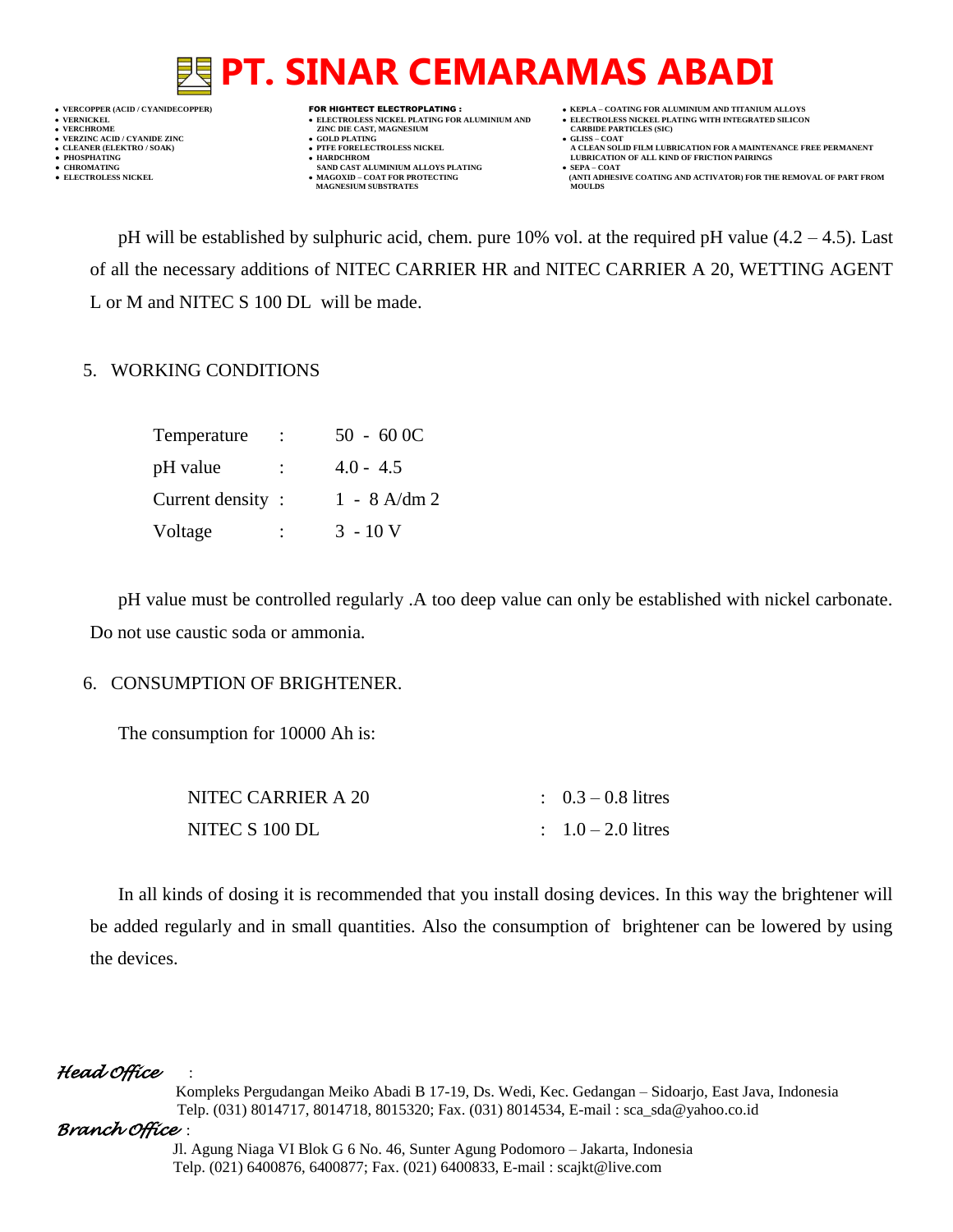**VERNICKEL ELECTROLESS NICKEL PLATING FOR ALUMINIUM AND ELECTROLESS NICKEL PLATING WITH INTEGRATED SILICON**

- **VERFORM ZINC DIE CAST, MAGNESIUM CARBIDE PARTICLES (SIC)**<br> **CARBIDE PARTING**
- **VERZINC ACID / CYANIDE ZINC GOLD PLATING GLISS – COAT**
- **● CHROMATING SAND CAST ALUMINIUM ALLOYS PLATING SEPA – COAT**
- **PHOSPHATING HARDCHROM LUBRICATION OF ALL KIND OF FRICTION PAIRINGS** 
	- **MAGOXID COAT FOR PROTECTING<br>MAGNESIUM SUBSTRATES**
- **VERCOPPER (ACID / CYANIDECOPPER)** FOR HIGHTECT ELECTROPLATING :  **KEPLA – COATING FOR ALUMINIUM AND TITANIUM ALLOYS**
	-
- **CLEANER (ELEKTRO / SOAK) PTFE FORELECTROLESS NICKEL A CLEAN SOLID FILM LUBRICATION FOR A MAINTENANCE FREE PERMANENT**
	- **ELECTROLESS AND ACTIVATOR) FOR THE REMOVAL OF PART FROM (ANTI ADHESIVE COATING AND ACTIVATOR) FOR THE REMOVAL OF PART FROM**

### 7. SPECIAL INFORMATION / TROUBLESHOOTING

a) The regular addition of NITEC S 100 DL and NITEC Carrier A 20 in small amounts is very important if brilliant and well-levelled deposits are to be achieved.

Dosages of small, but regular, amounts will increase the evenness of deposits and lower the consumption of NITEC S 100 DL.

Regular checks on the pH value (4.3) will also help to reduce the consumption of NITEC S 100 DL.

### **Addition of NITEC CARRIER HR**

NITEC CARRIER HR need not be added on a continuous basis. A lack of NITEC CARRIER HR Is indicated by blooming at medium to high current densities. If this occurs, 3 - 8 ml/litre of NITEC CARRIER HR must be added.

NITEC CARRIER HR content can be ascertained analytically. If the current value is optimized (12 ml/litre) following analysis, all ensuing work will be trouble free.

### **NITEC CARRIER A 20**

Nitec Carrier A 20 is used when making-up a new bath and for continuous additions

### **Wetting Agent M**

(Mechanically agitated baths).

When used in mechanically agitated nickel baths, Wetting Agent M is consumed at a rate of 0,2 – 0,5 litre per 10'000 Ah.

### **Wetting Agent L**

(Air agitated baths)

When used in air agitated, Wetting Agent L is consumed at a rate of 0.1 litre per 10,000 Ah.

### *Head Office* :

 Kompleks Pergudangan Meiko Abadi B 17-19, Ds. Wedi, Kec. Gedangan – Sidoarjo, East Java, Indonesia Telp. (031) 8014717, 8014718, 8015320; Fax. (031) 8014534, E-mail : sca\_sda@yahoo.co.id

### *Branch Office* :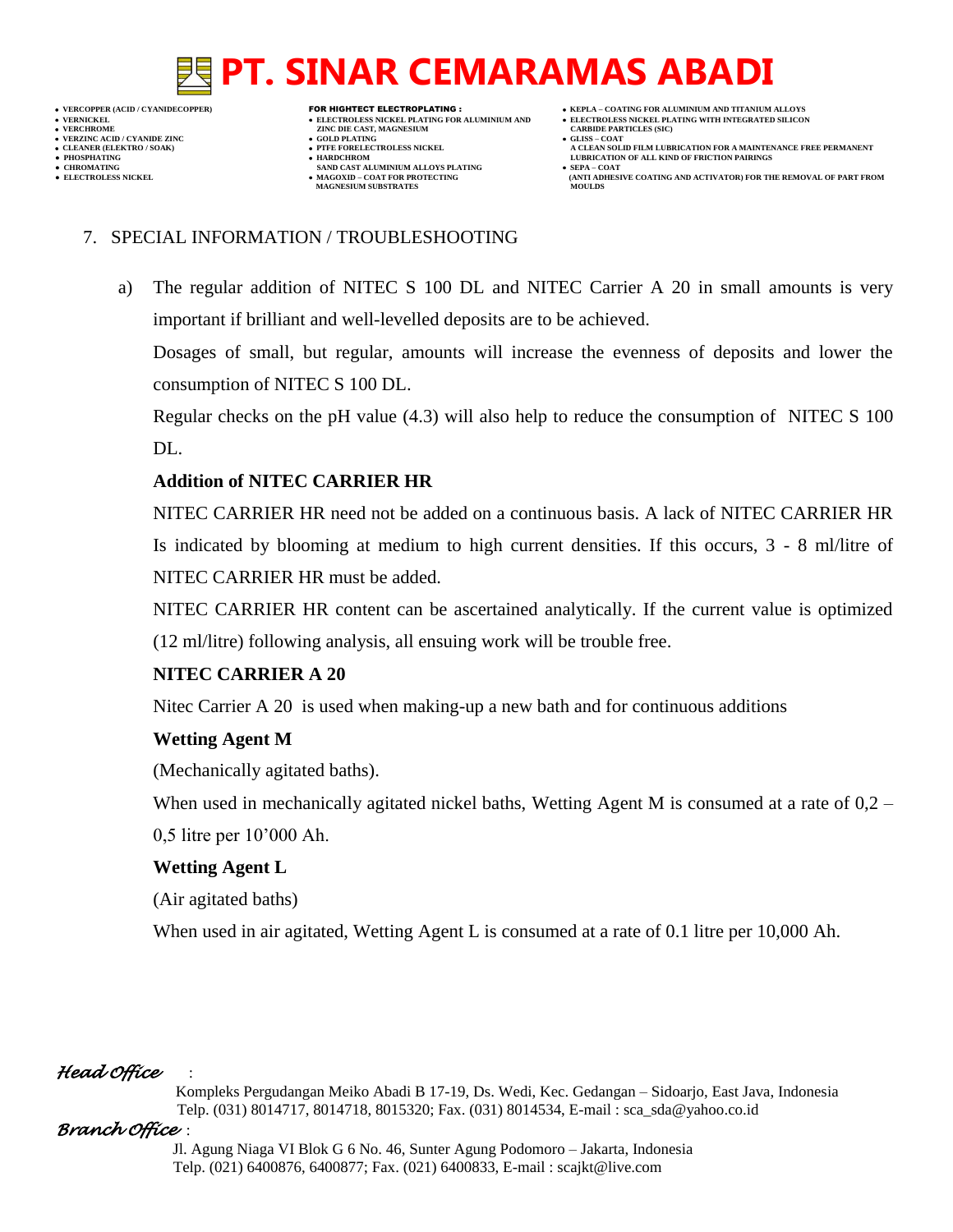

- 
- 

- **VERT AND AGNESIUM CARBIDE PARTICLES (SOLD PLATING ASSESSMENT ASSESSMENT ASSESSMENT ASSESSMENT ASSESSMENT ASSESSMENT ASSESSMENT ASSESSMENT ASSESSMENT ASSESSMENT ASSESSMENT ASSESSMENT ASSESSMENT ASSESSMENT ASSESSMENT ASSESS**
- 
- 
- **● CHROMATING SAND CAST ALUMINIUM ALLOYS PLATING SEPA – COAT • MAGOXID – COAT FOR PROTECTING<br>MAGNESIUM SUBSTRATES**
- **VERCOPPER (ACID / CYANIDECOPPER)** FOR HIGHTECT ELECTROPLATING :  **KEPLA – COATING FOR ALUMINIUM AND TITANIUM ALLOYS**
	-
- **CLEANER (ELEKTRO / SOAK) PTFE FORELECTROLESS NICKEL A CLEAN SOLID FILM LUBRICATION FOR A MAINTENANCE FREE PERMANENT ● PHOSPHATING HARDCHROM LUBRICATION OF ALL KIND OF FRICTION PAIRINGS** 
	- **ELECTROLESS AND ACTIVATOR) FOR THE REMOVAL OF PART FROM (ANTI ADHESIVE COATING AND ACTIVATOR) FOR THE REMOVAL OF PART FROM**
	- b) Metallic impurities can be removed by regular, selective cleaning at 0.2 0.5 A/dm2. We recommend that the filter pump should be run during the cleaning process, and the electrolyte allowed to return from the pump into the bath over the selective plates. This will ensure that the electrolyte is exchanged satisfactorily.

The electrolyte must always be vigorously agitated around the selective plates.

In the case of large installations, the bath should be serviced via a supply bath.

In this way, the pH value, the dosage of organic products, filtration as well as selective cleaning can be centrally controlled.

c) Nickel bath Additive NITEC HR Purifier

The nickel bath additive NITEC HR PURIFIER is added to the electrolyte when the nickel deposits on the test panels are dark in the low current density areas and when this defect cannot be eliminated by low current density plating – out.

Although the effects of contamination with foreign metals (copper, zinc) will be hidden by the addition of the NITEC HR PURIFIER, but nevertheless these foreign metals must be removed from the bath by low current density plating – out procedure.

In any case the addition of the NITEC HR PURIFIER should be limited to 1 ml/l, higher concentrations reduce the brightness and levelling of the deposit.

A reduced throwing power, caused by overdosing of the bath with the brightener, can be removed with NITEC HR PURIFIER  $(0,2 - 0.5 \text{ ml})$ .

In order to avoid overdosage of NITEC HR PURIFIER, the dosage should be made in small steps.

d) Nickel bath Additive NITEC Z

If Zinc die – cast is nickel – plated not only in barrel – but also in rack operation, it may be that regularly zinc and copper contaminations are dragged – in the nickel baths. This happens mostly in so large quantities that the addition of NITEC HR PURIFIER is no more sufficient. NITEC Z has especially been created to enable a continuous nickel – plating.

### *Head Office* :

 Kompleks Pergudangan Meiko Abadi B 17-19, Ds. Wedi, Kec. Gedangan – Sidoarjo, East Java, Indonesia Telp. (031) 8014717, 8014718, 8015320; Fax. (031) 8014534, E-mail : sca\_sda@yahoo.co.id

#### *Branch Office* :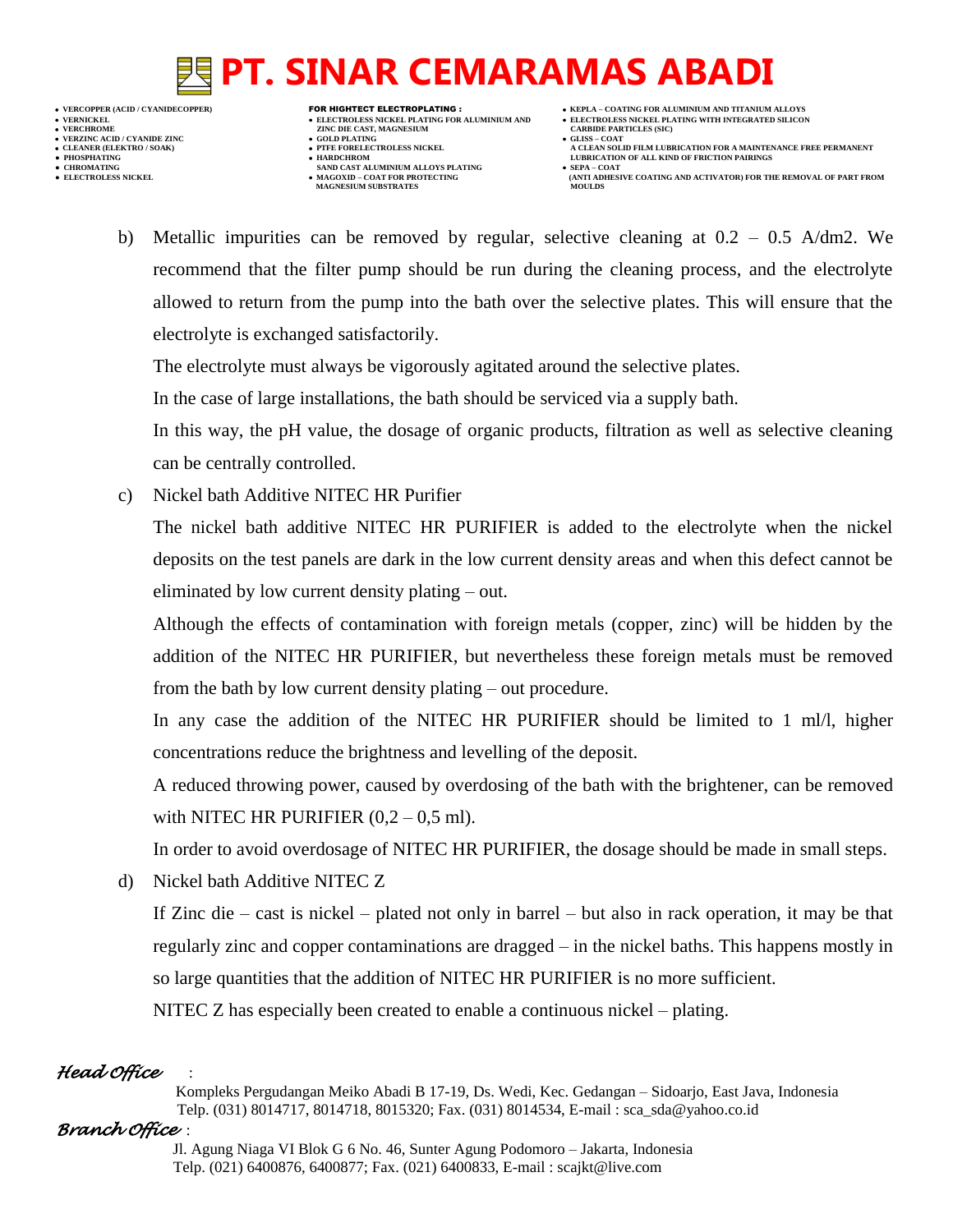**VERCOPPER (ACID / CYANIDECOPPER)** FOR HIGHTECT ELECTROPLATING :  **KEPLA – COATING FOR ALUMINIUM AND TITANIUM ALLOYS VERNICKEL ELECTROLESS NICKEL PLATING FOR ALUMINIUM AND ELECTROLESS NICKEL PLATING WITH INTEGRATED SILICON VERZINC ACID / CYANIDE ZINC GOLD PLATING GLISS – COAT ● PHOSPHATING HARDCHROM LUBRICATION OF ALL KIND OF FRICTION PAIRINGS** 

- **VERFORM ZINC DIE CAST, MAGNESIUM CARBIDE PARTICLES (SIC)**<br> **CARBIDE PARTING**
- 
- 
- **● CHROMATING SAND CAST ALUMINIUM ALLOYS PLATING SEPA – COAT • MAGOXID – COAT FOR PROTECTING<br>MAGNESIUM SUBSTRATES**
- -
- **CLEANER (ELEKTRO / SOAK) PTFE FORELECTROLESS NICKEL A CLEAN SOLID FILM LUBRICATION FOR A MAINTENANCE FREE PERMANENT**
	- **ELECTROLESS AND ACTIVATOR) FOR THE REMOVAL OF PART FROM (ANTI ADHESIVE COATING AND ACTIVATOR) FOR THE REMOVAL OF PART FROM**

It is known from the practice that also a continuous selective cleaning does not suffice anymore for the nickel – plating of Zinc die – cast. Regularly the nickel electrolyte must be filtered out of the tank, worked up and then filtered back again into the tank. This means, that possibly a second nickel electrolyte should be available, one for operation, the other one for replenishment. This handling is very expensive, apart from losses of time by pumping.

NITEC Z is excellently suited, to guarantee a continuous nickel – plating without interruption, by regular addition per  $10 \text{ k}$  Ah (  $0.5 - 1.5$  litre ).

Depending on the drag – in of copper – and zinc contaminations, NITEC Z must be dosed more or less.

In any case it is better to dose NITEC Z continuously, the efficiency is better herewith.

However, it is also possible to eliminate cropping up problems by dark deposits in the low current density area by particular additions of  $0.2 - 0.5$  ml/l.

Overdosages of NITEC Z are to avoid, as they will reduce both brilliance and levelling of the electrolyte.

e) Constant filtration via active carbon is recommended (by pass). Negative influences (pores) caused by contamination due to oils and fats being dragged in resp. organic contamination can thus be absorbed. The additional NITEC S 100 DL used amounts to max. 5 % per 10'000 Ah.

Contamination by iron (pores) is removed by the regular addition of potassium persulphate (dissolve in water before adding) via the filter pump. No more than  $0.5$  g/l should be added each time.

f) The pH value can be corrected by adding 10 vol. % sulphuric or hydrochloric acid. Hydrochloric acid is mainly used if the chloride content has to be increased when the nickel content is high, without causing the metal content to rise any higher.

#### *Head Office* :

 Kompleks Pergudangan Meiko Abadi B 17-19, Ds. Wedi, Kec. Gedangan – Sidoarjo, East Java, Indonesia Telp. (031) 8014717, 8014718, 8015320; Fax. (031) 8014534, E-mail : sca\_sda@yahoo.co.id

#### *Branch Office* :